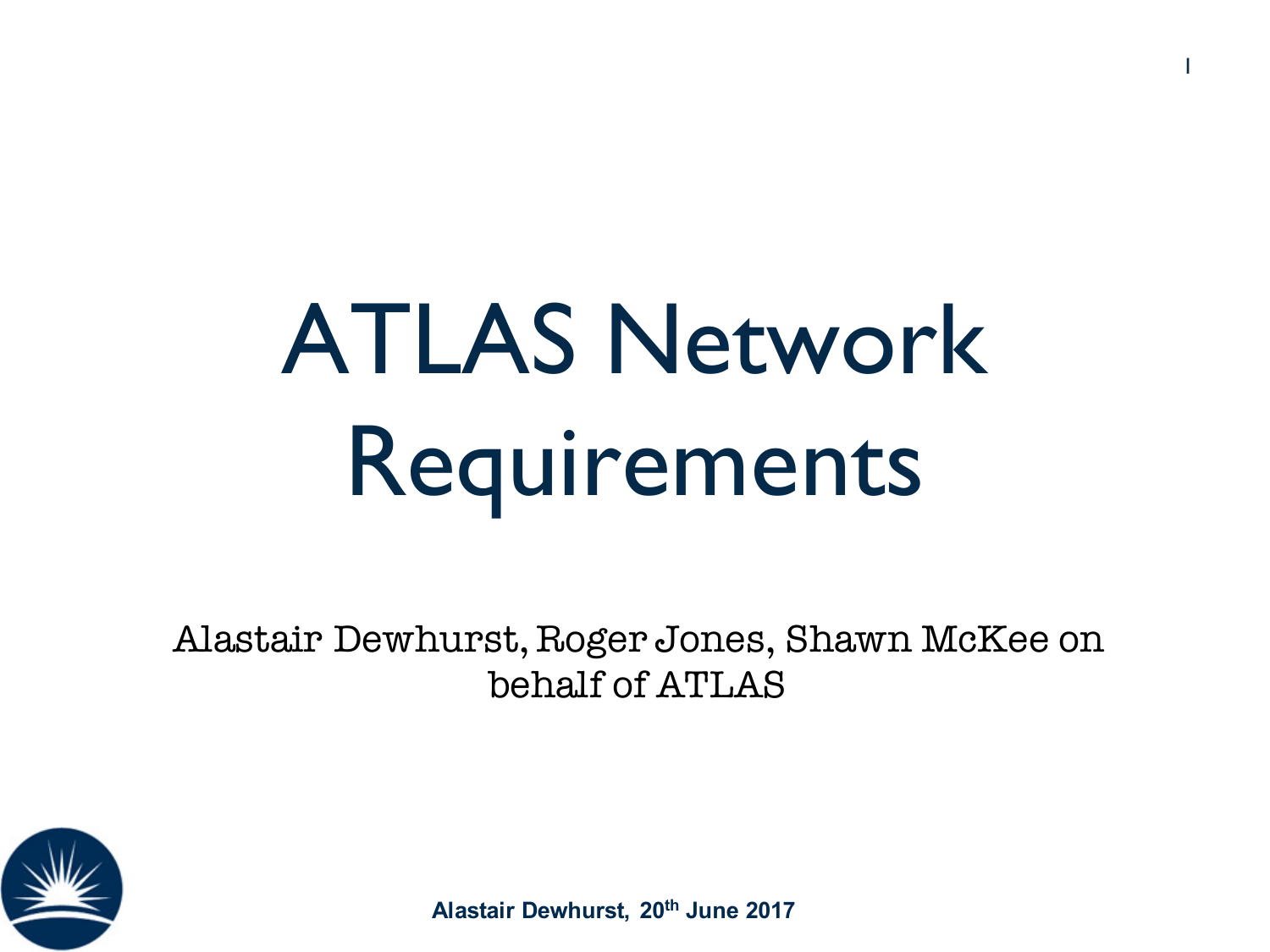## ATLAS Model

- ATLAS are moving to a Nucleus and Satellite Model.
- Sites meeting certain criteria can be considered Nucleus:
	- Storage capacity > 1PB
	- Good Network throughput (Closeness metric)
	- Site availability: > 95% (using ASAP metric)
- We will continue to make use of site whose storage doesn't meet these requirements, but the type of work run may be limited.
- Each Task is assigned a Nucleus site and 0 or more Satellites.
	- Note: a Nucleus site will often act as a satellite for some tasks it runs.
	- PanDA dynamically assigns satellites to nuclei on a per task basis.
		- ATLAS is already automatically balancing work between Disk and CPU rich sites.

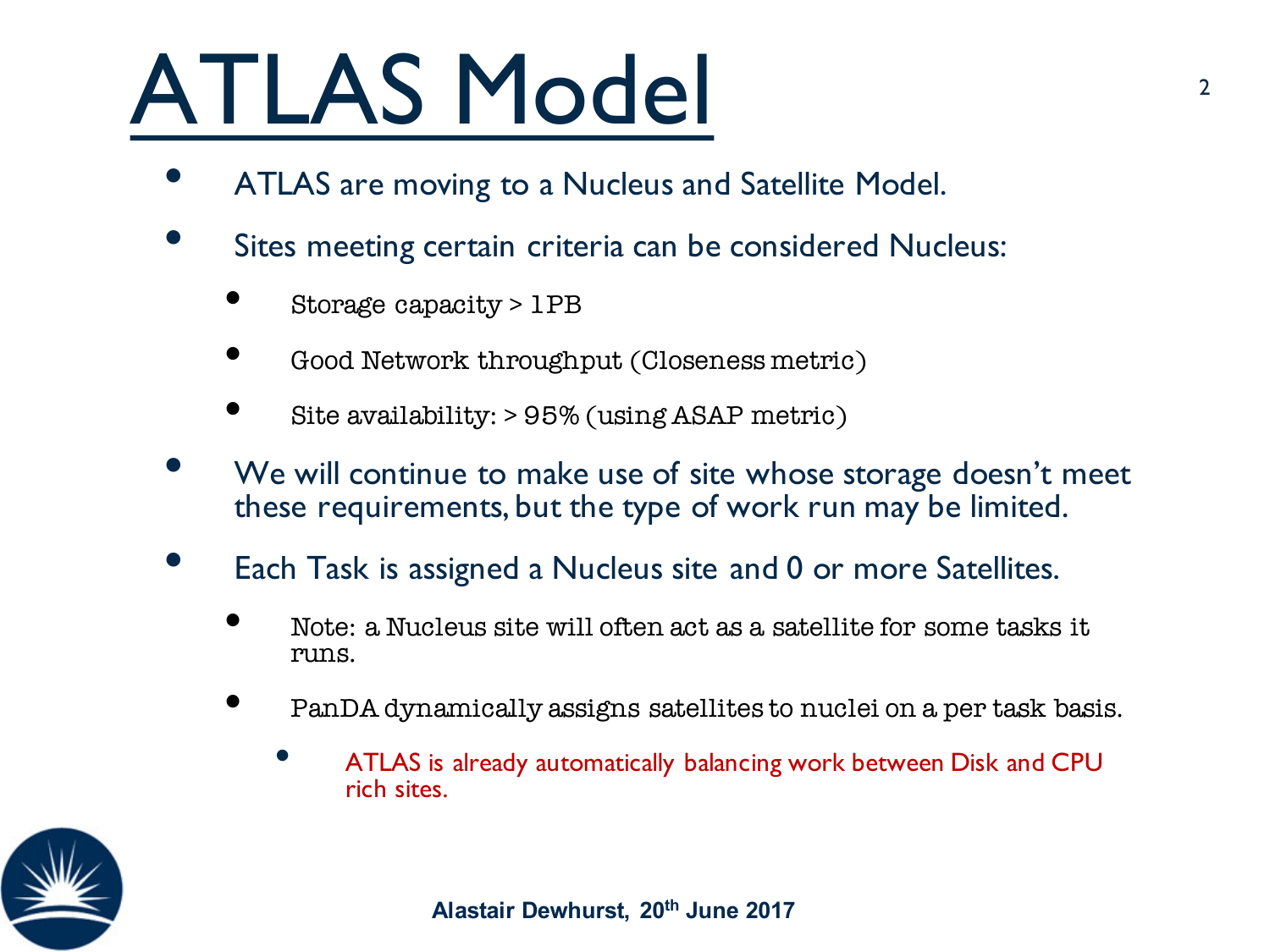#### Network transfers 3 Other Sites **Storage** CPU **Cache** Cache Site **CPU** Nucleus **CPU** Disk-less Site

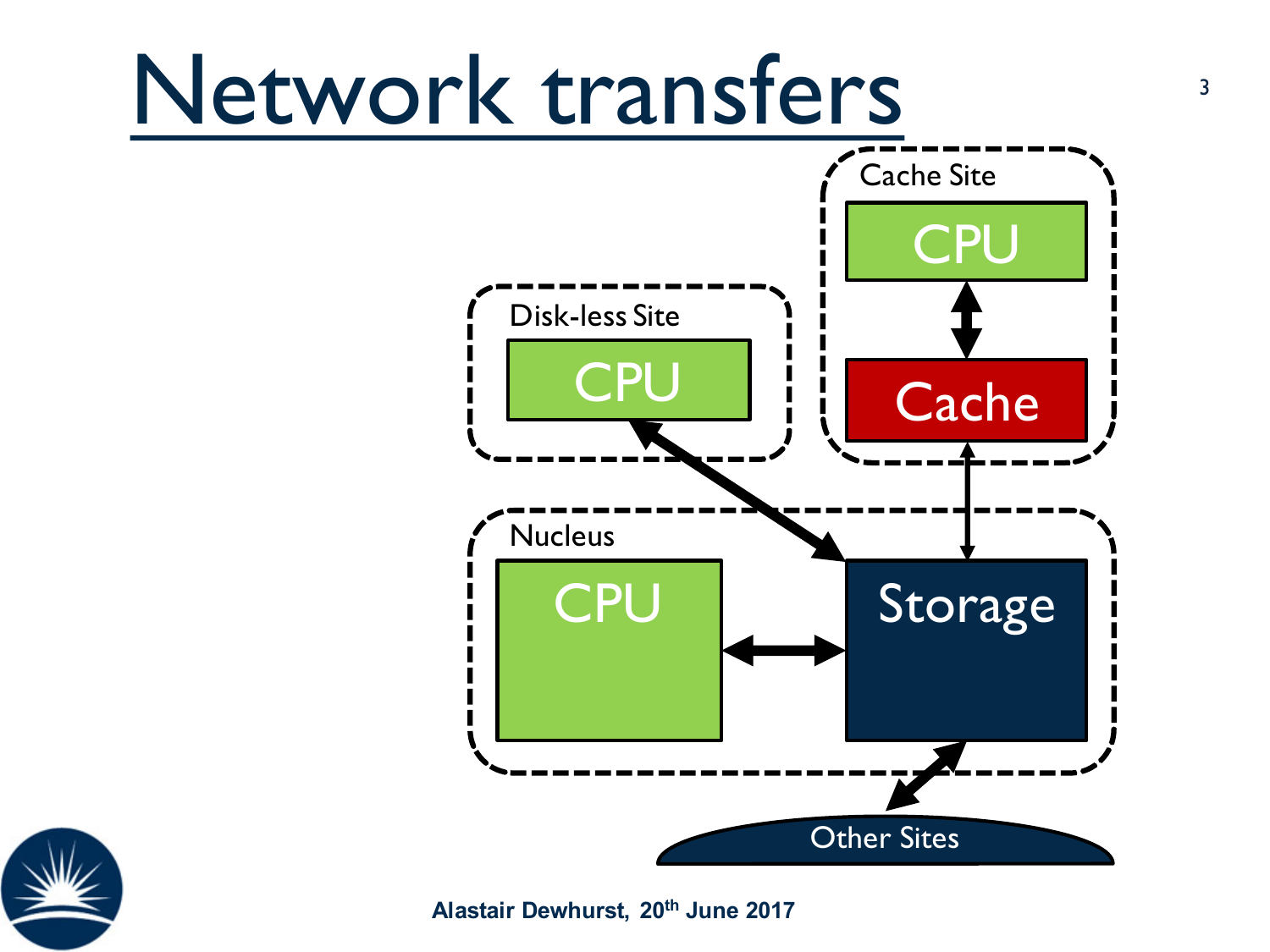#### Network transfers  $4$



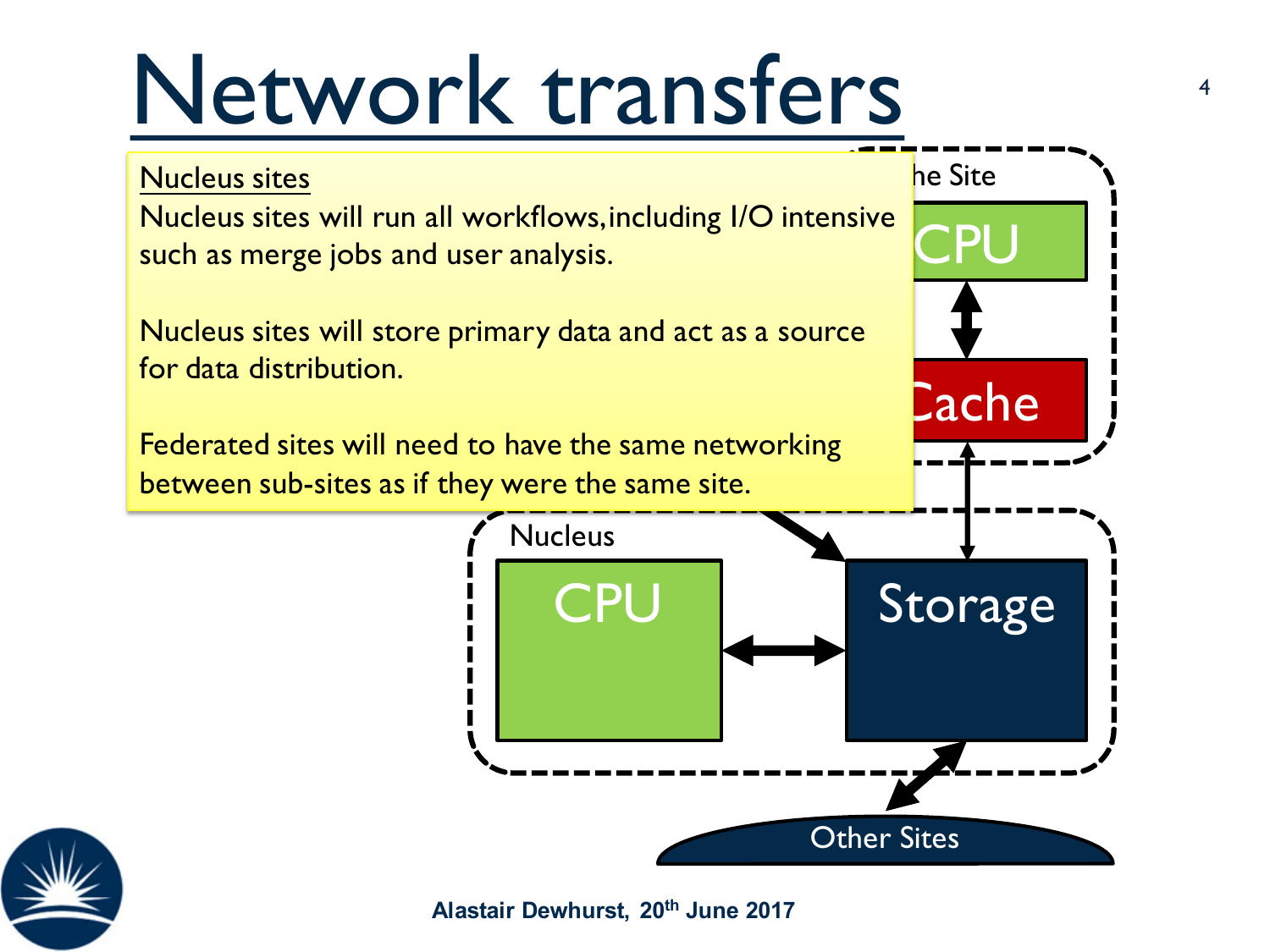#### Network transfers  $\sim$

Disk-less sites Will run most workflows but not the most I/O intensive such as merge or user analysis.

WN talk directly to Nucleus Storage.



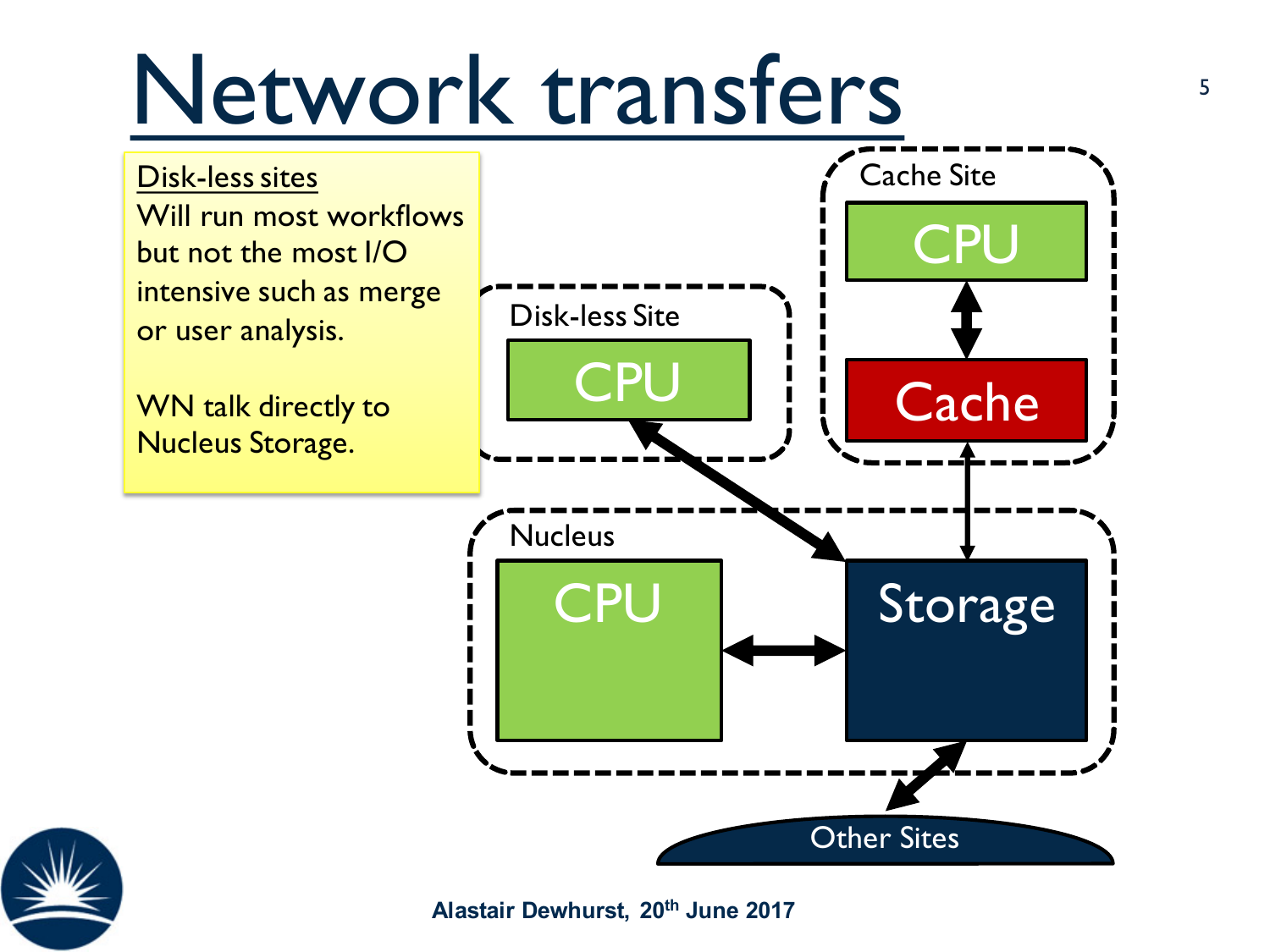#### Network transfers  $\sim$

#### Cache Site

nage anae ror<br>Sloi-roquirome We don't know exactly how cache sites will work. The word "cache" is being used here as a catch all term for sites with some storage that for whatever reason doesn't meet the Nuclei requirements.

endie in practice<br>However cache sites are implemented in practice the storage should increase performance while reducing overall throughput (for the same task).

user analysis are likely to be run here meaning<br>network requirements won't be less than disk.  $\mathcal{L}^{\text{max}}$ Some of the more I/O intensive workflows such as network requirements won't be less than disk-less.

As the size and reliability of a cache site improves, the more it will be treated like a Nuclei.



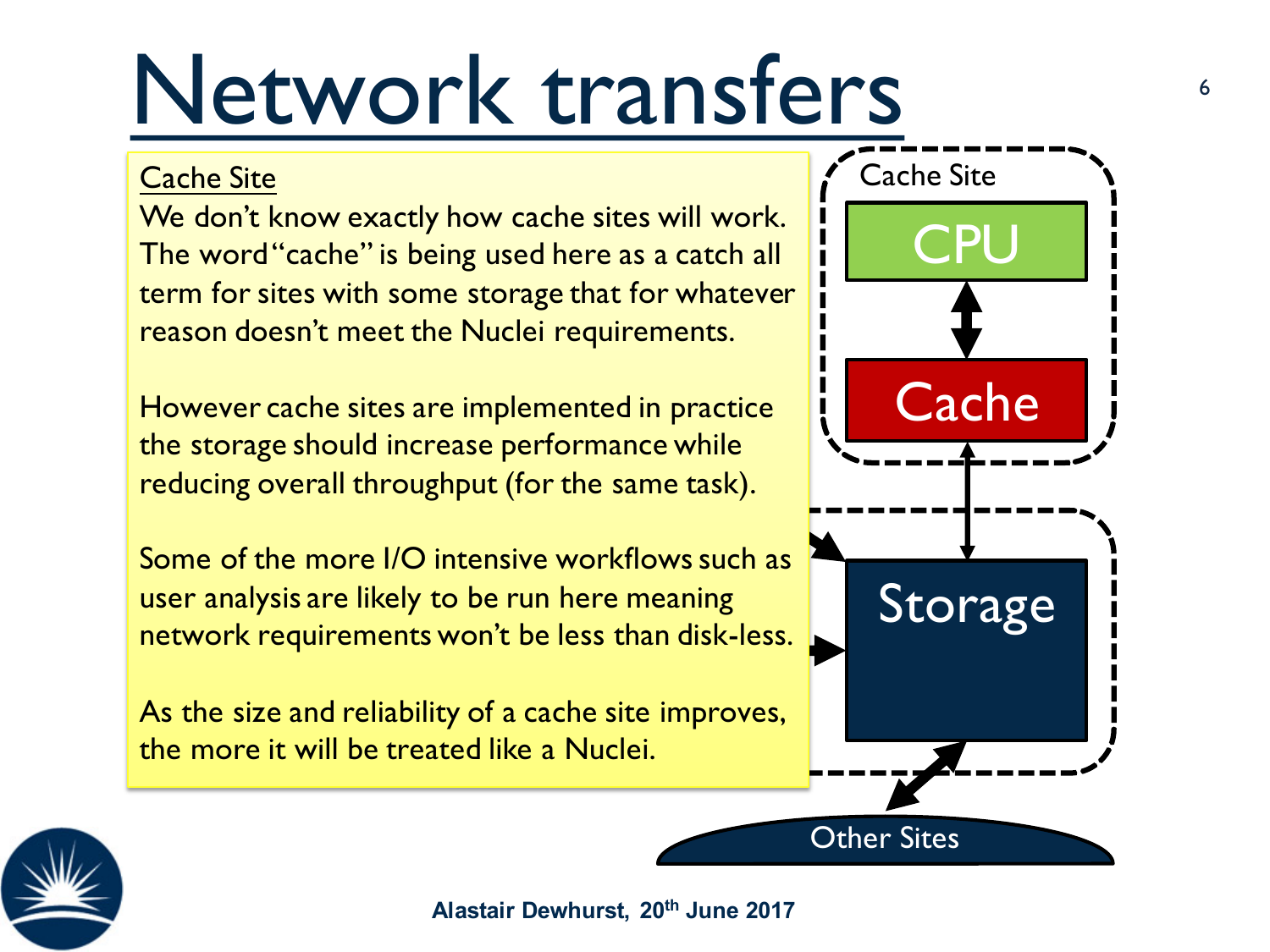## Network Requirements

| <b>Nucleus</b>        | <b>Now</b> | 5 year (2022) | 10 year (2027) |
|-----------------------|------------|---------------|----------------|
| Storage Capacity (PB) |            |               | 12.5           |
| Total CPU (kHS06)     | 40         | 100           | 250            |
| LAN(Gb/s)             | 40         | 200           | 1000           |
| WAN(Gb/s)             | 20         | 60            | 200            |

| <b>Disk-less</b>  | Now | 5 year (2022)   10 year (2027) |     |
|-------------------|-----|--------------------------------|-----|
| Total CPU (kHS06) | 20  | 50                             | 125 |
| WAN (Gb/s)        |     | <b>20</b>                      | 100 |

- Storage and CPU numbers are example values, scale appropriately for different sites.
- Storage and CPU increasing by 20% year (flat cash assumption).
	- We expect network usage to grow slightly faster.
- We expect Nucleus storage to be dual stack by 2019 (End of Run 2).
- In 5 years we recommend 100Gb/s WAN connectivity for Tier 2s.

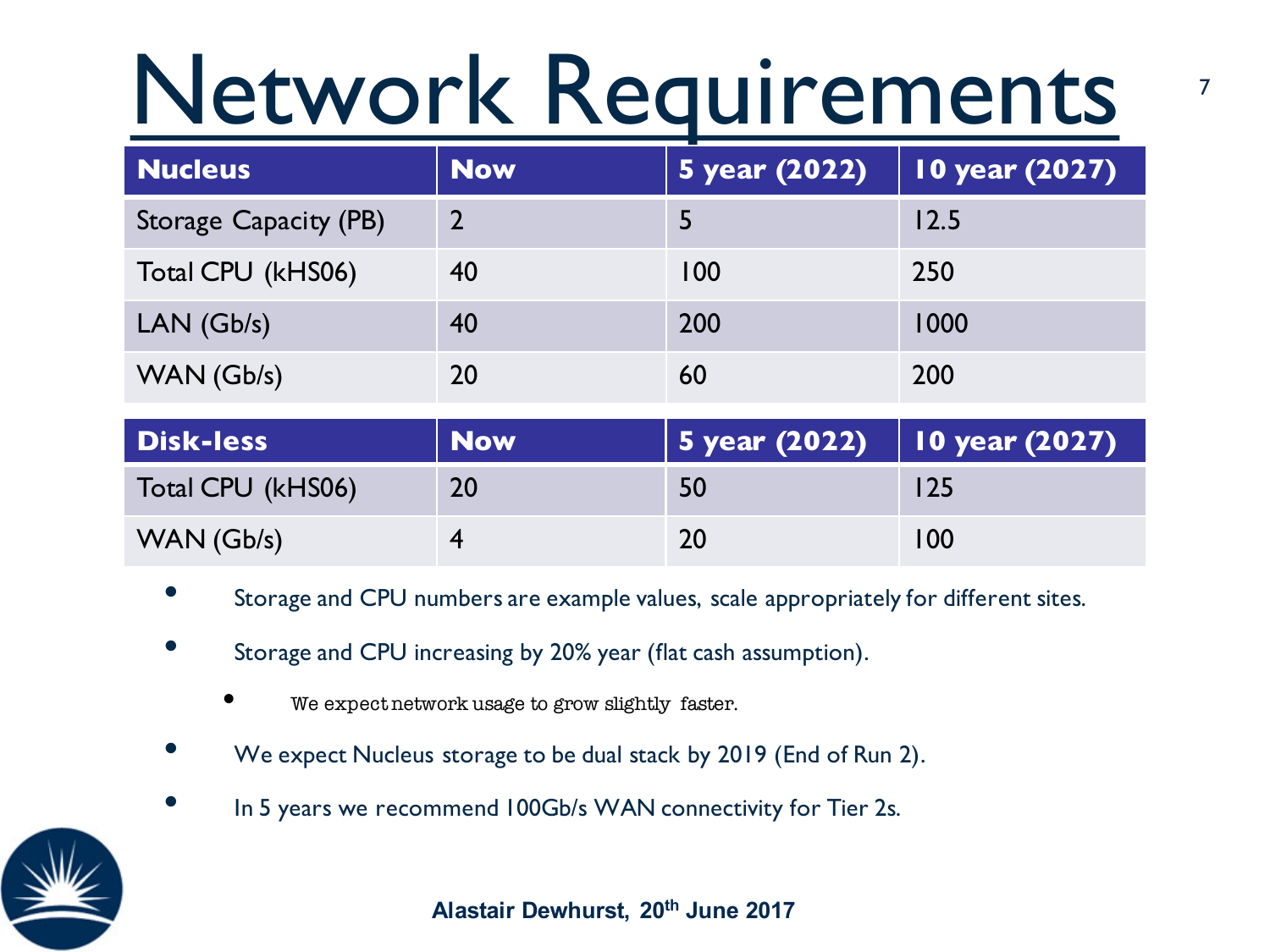

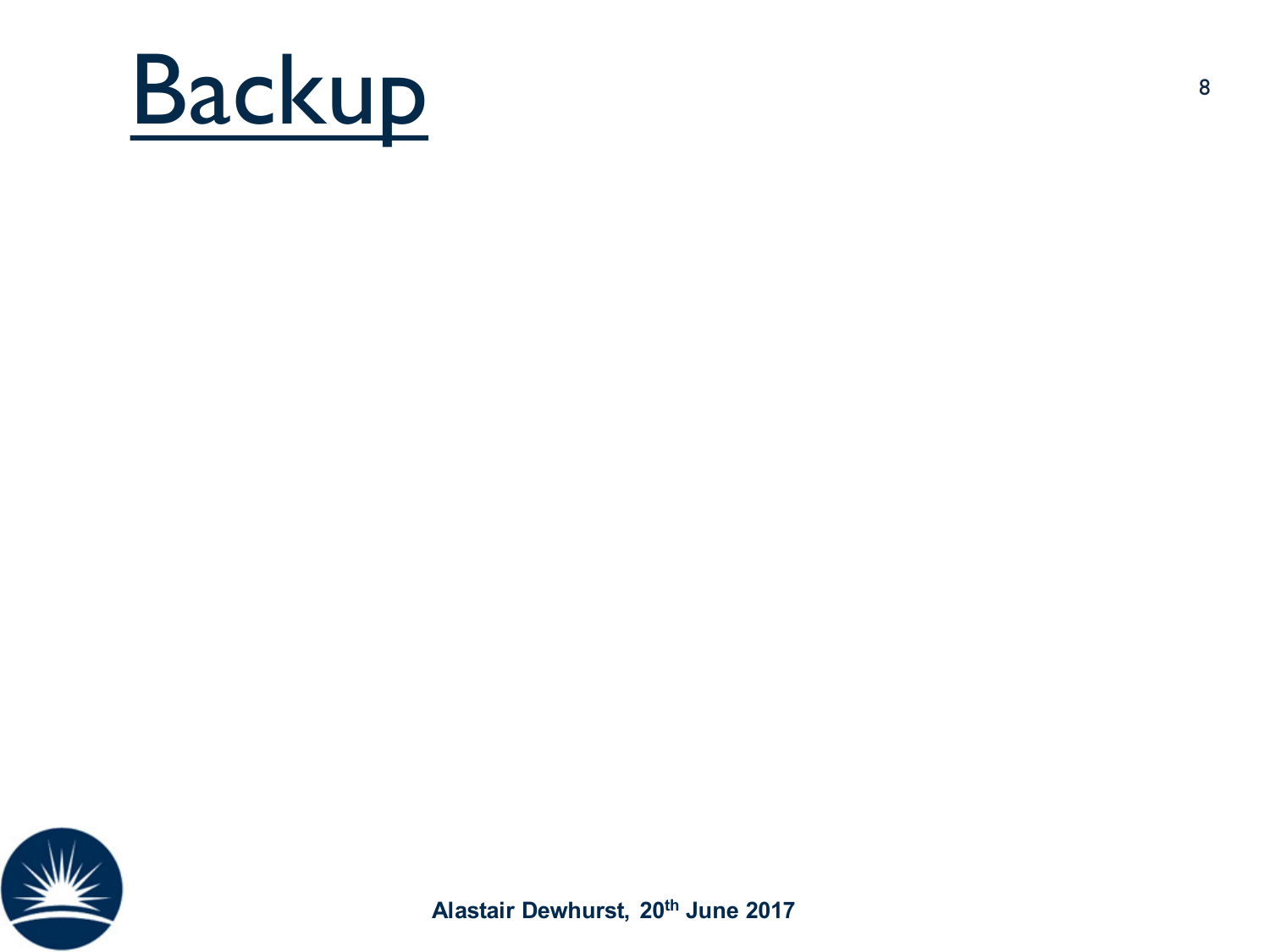# Network Monitoring

- ATLAS would like better visibility into our networks to improve our ability to resolve network issues.
- Alerting/alarming on network problems:
	- Large packet loss, low throughput, missing data, infrastructure problems.
- perfSONAR 4.0 campaign
	- Nodes not updating, services not configured properly, services and/or nodes down, problematic test results
- ATLAS would like to see network traffic data from RENs
	- Dashboards to display relevant data together.
- Tools to better identify network monitoring infrastructure problems.